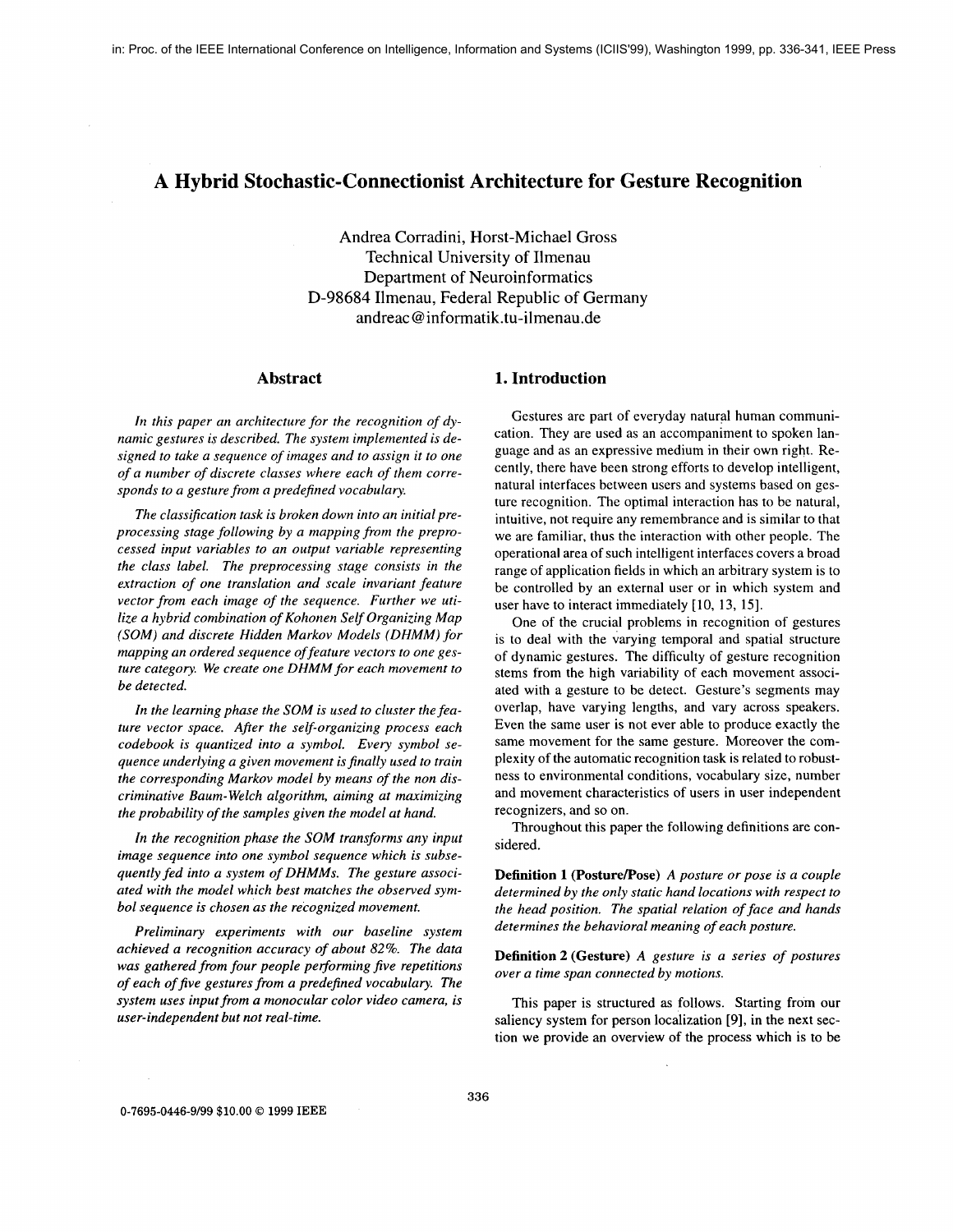carried out to describe the user's postures. We propose to combine skin color-based image segmentation with shape analysis by means of invariant moments. Section 3 mentions some basic ideas of the theory of SOM and DHMM and how we exploit these tools to gesture recognition while in Section 4 an alternative stochastic architecture is suggested. Finally, a description of the preliminary results and some final considerations can be found in Section 5 and Section 6, respectively.

## **2 View-based Posture Description**

#### **2.1. Posture Segmentation**

We think that a good person localization task is essential for any further gesture recognition process. In [5, 81 we proposed a multi-cue approach consisting of three feature modules sensitive to *skin color, facial structure* and *structure of the head-shoulder-contour* respectively.

In the above mentioned work the three cues were assumed to be of equal importance. After a period of practical experiences we had to face that the shape-based approach supplies contribution to the localization process much more confident in contrast to the skin color and facial structure cues. The reasons are quite obvious: skin color detection is highly influenced by illumination and therefore its robust detection cannot be ensured in general. Further, solving a localization problem is particularly of interest if a person is rather distant. Necessarily, relevant features should appear even on rather coarse resolutional scales so that details, as facial structures, are less appropriate. Facial structure can be detected confidently only if the distance between person and camera is not too large. Otherwise, the region covered by the face becomes to small to be localized.

Against this background, the method for head-shoulder contour detection was improved significantly. Since the other cues can only support the person localization, but cannot ensure the localization alone, their methods were reduced to rather simple, but computationally efficient algorithms.

The utility of the different parallel processing cue modules is to make the saliency system robust and independent of the presence of one certain information source in the images. Hence, we can handle varying environmental circumstances much easier, which, for instance, make the skin color detection difficult or almost impossible. Due to its reliability and robustness against varying environmental conditions, that system represent the starting point for any further precessing step.

After detecting the location of the head and considering a subregion around it (Fig. l,a), we characterize the distribution of the pixel values inside that window by a multidimensional normal distribution function. This function represents a parametric model for the skin color and is unequivocally described by a mean vector  $\mu$  and a covariance matrix  $\Sigma$  (the parameters). Using the Mahalanobis distance between the mean vector and an image pixel, this latter is classified to be or not a member of the skin class according to a threshold value.

From the resulting binary image  $(Fig. 1,b)$  we determine the centers of gravity (COG) of the hand and head regions (which we suppose to be the three greatest ones). Then to avoid problems deriving by the shape of each region due to the choice of the color threshold, we model each of these regions as a circle around their COG (Fig. 1,c).



**Figure 1. From left to right and from up to down: head localization result, thresholded skin classification by means of an adapted color model derived from the pixel distribution around the head location, modeling of the hand and head regions as circle around their centers of mass, and finally the new defined coordinate system with origin centered at the center of gravity of the head.** 

### **2.2. Feature Extraction**

Because the decision on whether to classify an image sequence should not depend on where and how far in the image the user performing a gesture is located, our system is expected to exhibit as well translation as scale invariance. Therefore from that binary image (Fig. 1,c) we compute a feature vector  $\vec{v}$  containing 13 translation and scale invariant elements characterizing the shape of the segmented scene. As first 9 feature vector elements we calculate the so-called *scale normalized moments* **up** to the third order. They remain unchanged under translation and size change.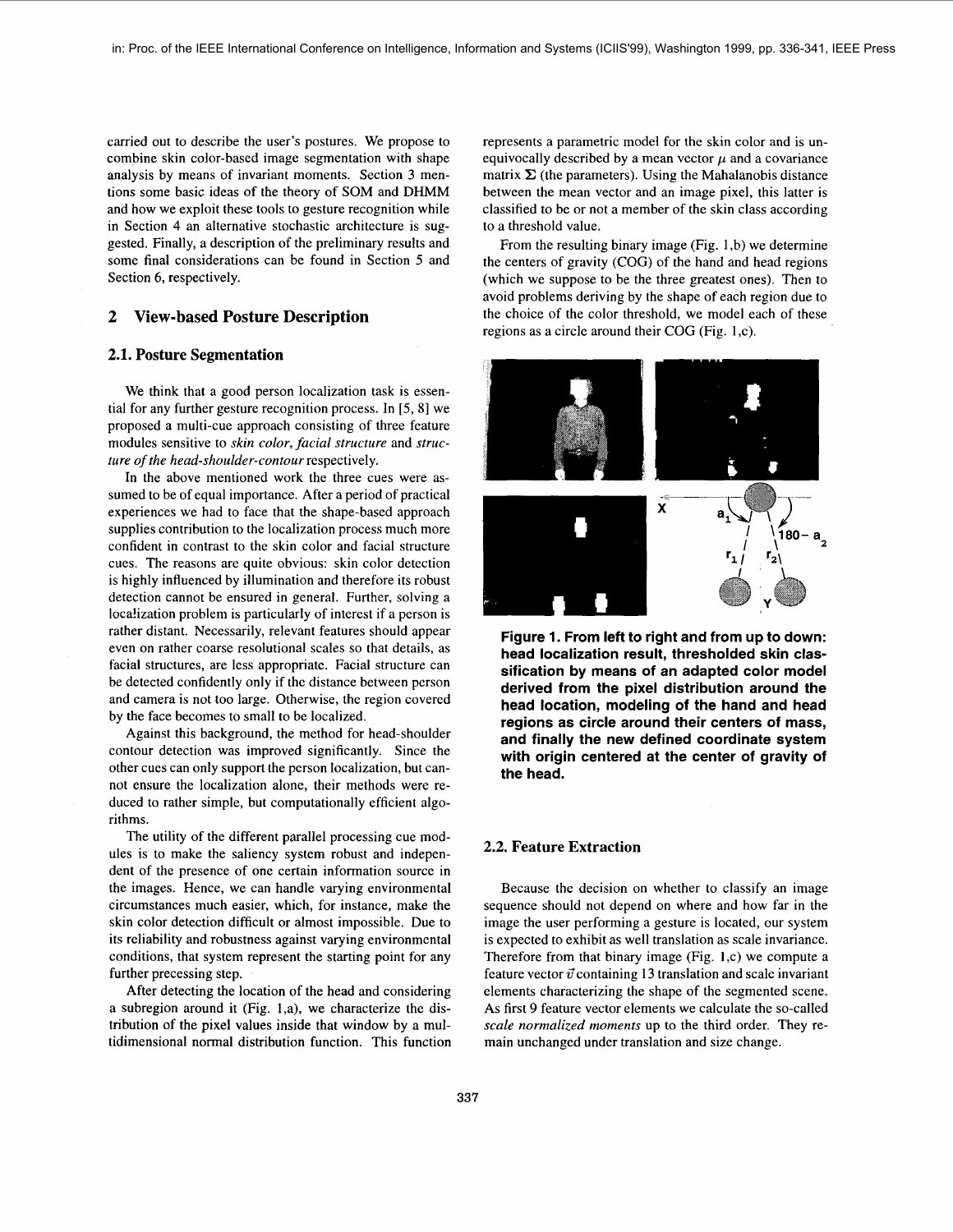Given the  $(p+q)$ th order central moment  $\mu_{pq}$ , the scale normalized moment of the same order is defined as

$$
\nu_{pq} = \frac{\mu_{pq}}{\mu_{00}^{(1 + \frac{p+q}{2})}} \tag{1}
$$

The computation of them for binary image yields theoretically an error-free estimate of the continuous moments which is also independent of illumination as opposed to the value deriving from greyvalue images.

Further, to compensate the shift variation of the person gesticulating in front of the camera we choose for each image a suitable coordinate system by fixing its origin point at the current determined head's center of mass. It allows to calculate the remaining four feature vector elements relating to the head position and regardless to the user's position within the image. In this new coordinate system in order to ensure invariance also with respect to image size change, we use the polar coordinates of both hands's COG. If  $(r_1, a_1)$ and  $(r_2, a_2)$  represent the polar coordinates of the hands's COG (Fig.l,d) as last feature vector elements we take the four values  $\left(\frac{1}{\max\{r_1,r_2\}},a_1,\frac{1}{\max\{r_1,r_2\}}\right)$ 

Finally, because the feature vector components have values which differ by several orders of magnitude we proceed with a rescaling of them. We perform the *whitening* linear rescaling [4] with respect to the 225 test patterns. This procedure do not treat the input variables independently but allow for correlations amongst the variables. In the transformed coordinates the data set has zero mean and a unit covariance matrix. In addition the input normalization ensures that all the feature vector elements are of order unity. In this case we can give to the network weights (Sec. **3)** a suitable random initialization before training the network.

## **3 Hybrid SOM/DHMMs for Gesture Recognition**

#### **3.1 Self-organizing Maps for Symbol Production**

The goal of the posture analysis is the extraction of local features along the hand trajectory, yielding a sequence of time ordered multi-dimensional feature vectors. The further step is concerned with the quantization of that feature vectors into a sequence of symbols.

**A** Self Organizing Map (SOM) [I41 is used to preserve the topology of the high-dimensional feature space by mapping the feature vectors to a two-dimensional space. Due to the sequential nature underlying each gesture such a topology-preserving map can be exploited to constitute trajectories where the SOM best-matching neurons are recorded during the process. The SOM clusters the unlabeled training feature vectors which lie near one other in the feature space. During the training phase as well the codebook vector most sensitive to the actual training vector as

those in its (variable) neighborhood, are tuned maintaining a well-balanced set of weight values with respect to the input density function.

The weight adjustment is carried out using the Euclidean distance between the actual multi dimensional input vector and the connecting weight vectors, times a time-dependent learning rate, and times a neighborhood function that decay like the Gaussian probability density function when the topological distance between the best-matching unit and the actual vector increases.

We start the learning process with a large radius covering all the units in order to prevent the formation of undesired outliers in the clustering due to the limited training data set. Our SOM has 800 units organized into a  $(xsize = 40 \times ysize = 20)$  square array. The feature vectors are 13-dimensional and the SOM is trained by decreasing the neighborhood radius from **6** to l and the learning rate from the value 0.9 to 0 in  $(100 * xsize * ysize)$ iterations.

After the clustering process each neuron of the network correspond to a cluster in the input feature space. Proceeding from the self-organizing process we tune the weight vectors using the unsupervised Learning Vector Quantization (LVQ) method causing the weights to approach the decision boundaries [ 141.

In order to utilize the SOM for classification we divide each gesture of our vocabulary in *subgestures* or *posture classes* and we label each of them with a different symbol (see Fig.2 for the hand-waving-right movement). We divide the gestures of our vocabulary into altogether 32 subgestures (9 for each left-,right-waving; 5 for each go left/right; 4 for stop). For class discrimination purposes we hand-label each SOM cluster. That labels were assigned to the units according to the subgesture subdivision (Fig. **2)** by using the recorded training samples as input.



**Figure 2. Waving-right gesture hand-labeling. That movement is divided in 9 subregions each covering exactly 20 grad of the two-dimensional plane surface which the gesture is projected on. Each subregion is labeled by one symbol.**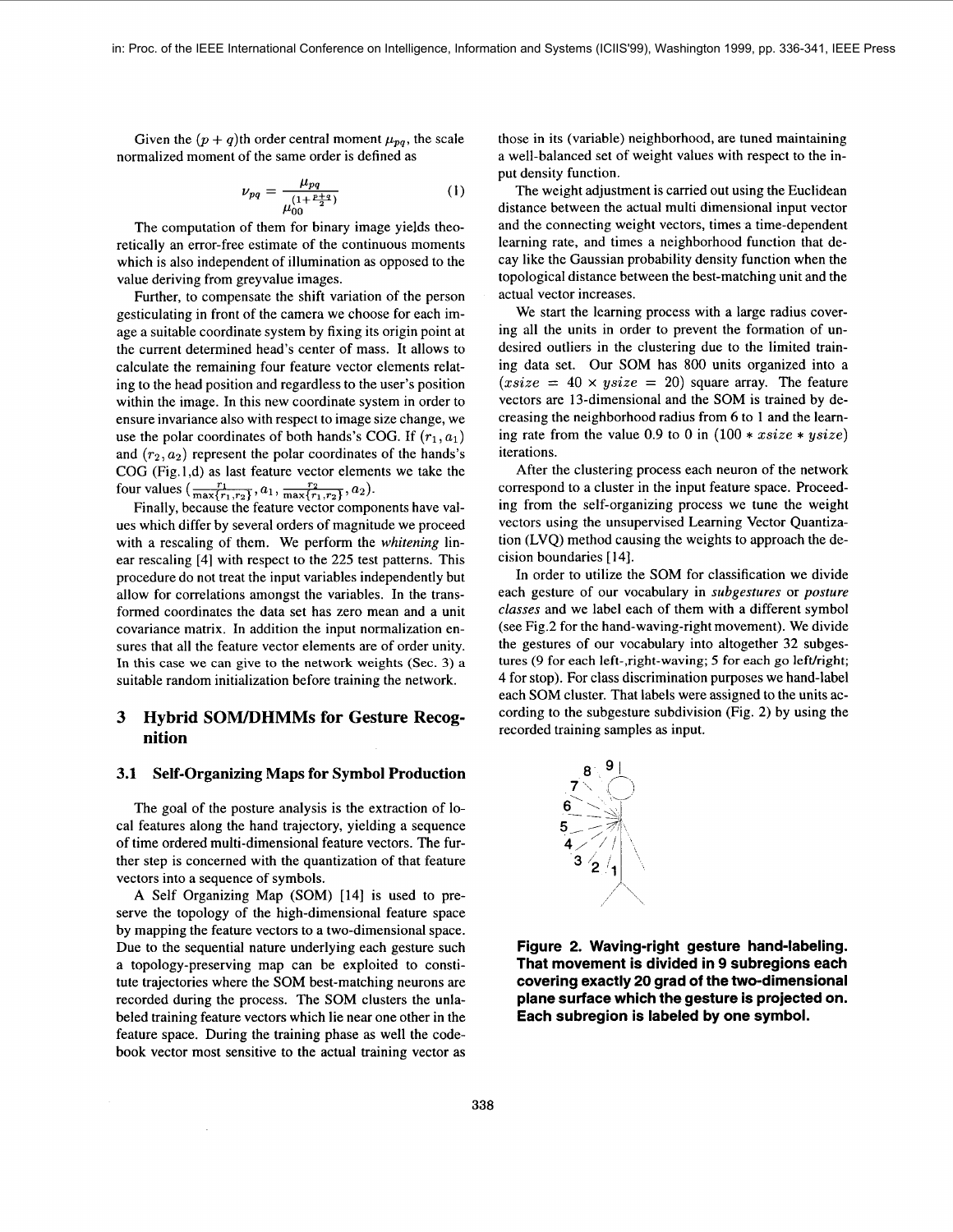#### **3.2 Stochastic Recognition with HMMs**

Hidden Markov Models [3, 171 are probabilistic finite state machines well-suited in dealing with the statistical and sequential nature of time-varying input patterns. They are the basis for a lot of applications especially in the field of speech recognition [1, 2, 6], and hand-writing recognition [7, 16].

A HMM consists of a finite number of states connected one other by directed arcs according to a predefined topology. Each arc is associated with one probability value that is called state transition probability. At regular time intervals the model undergoes a change of state according to the set of transition probabilities. Also a change back *to* the same state is possible. Each state compute the estimation of the likelihood for a certain input observation vector by means of a probability density distribution function which can be discrete or continuous. After defining also an initial state distribution, the HMM can be used as generator of sequence of observations or as model for how an observation sequence is generated by it.

There are two concurrent stochastic processes associated with each HMM: a set of state output processes that model the local stationary character of the observation at each time step, and the state sequence that models the temporal structure of the signal being modeled. Because this latter state sequence is not directly observable the Markov model is called 'hidden'.

In our work we used **as** many Hidden Markov Models as the number of gesture to be detected. The training and decoding of the models are based on the posterior probability  $P(M|\mathbf{X}_0^t)$  that the feature vector sequence  $\mathbf{X}_0^t$  has been produced by the model *M.* In the learning phase the set of parameters maximizing that probability are sought for every sequence  $X_0^t$  associated with the model M. This strategy is referred to as the Maximum a Posteriori (MAP) criterion [4]. During the recognition stage, given an observation sequence  $X_0^t$  and a fixed set of parameters the goal is to find out among many models the one model *M* that maximizes  $P(M|\mathbf{X}_0^t)$ .

Unfortunately, the learning process generally does not consent to expressly characterize  $P(M|\mathbf{X}_{0}^{t})$  but permits the characterization of the probability  $P(X_0^t|M)$  that a given model generates certain feature sequences. Using the Bayes' rule one can express  $P(M|\mathbf{X}_{0}^{t})$  in terms of  $P(\mathbf{X}_0^t|M)$  as

$$
P(M|X_0^t) = \frac{P(\mathbf{X}_0^t|M)P(M)}{P(\mathbf{X})}
$$
 (2)

where  $P(M)$  is the prior probability of the model,  $P(X)$  is the prior probability of the vector sequence, and  $P(\mathbf{X}_0^t|M)$  is referred to as the likelihood of the data given the model. Because  $P(M)$  can be calculated without using the feature vector sequences, and  $P(X)$  can be assumed constant since it does not depend on the models, the estimation of equation 2 amounts to calculating the only likelihood  $P(\mathbf{X}_{0}^{t}|M)$ . In that case, when the training criterion aims at the maximization of the quantity  $P(\mathbf{X}_0^t|M)$ , it is referred to as Maximum Likelihood (ML) criterion [4]. This is exactly the learning criterion we adopted.

#### **3.3 Using Discrete HMMs for Classification**

In subsection 3.1 we assigned each feature vector to a symbol which corresponds to a codeword in the codebook created by LVQ. The feature vectors of the data set for training were vector quantized. The need of a vector quantizer to map the continuous observation vectors into discrete symbols arises from the choice to use discrete Hidden Markov Models (DHMM) as recognizer.

For the choice of the model topology there is no theoretically way to rely on. The choices we made depend on the gesture being modeled. For each movement to be detected, we create one left-to-right DHMM (Fig. 3) with as many states as the subregions which this gesture is divided in. In such **a** model each DHMM state is associated with a single movement's subgesture (Fig. 2).



**Figure 3. Left-to-right discrete Hidden Markov model. This model is called left-to-right or Baskis model because it has the property that as time increases the state changes proceed from left to right. The dashed arrows depict the transition probabilities among the states. Here only transition from a state to the next one or to itself are allowed. The probability distribution functions assume discrete values.** 

In the learning phase the parameters of each DHMM are optimized so as to model the training symbol sequences from the corresponding gesture. More precisely, the parameter of each model are estimated with symbol sequences of the according gesture samples applying the Baum-Welch training algorithm [3]. This latter is an iterative procedure based on the Maximum Likelihood criterion aiming at max-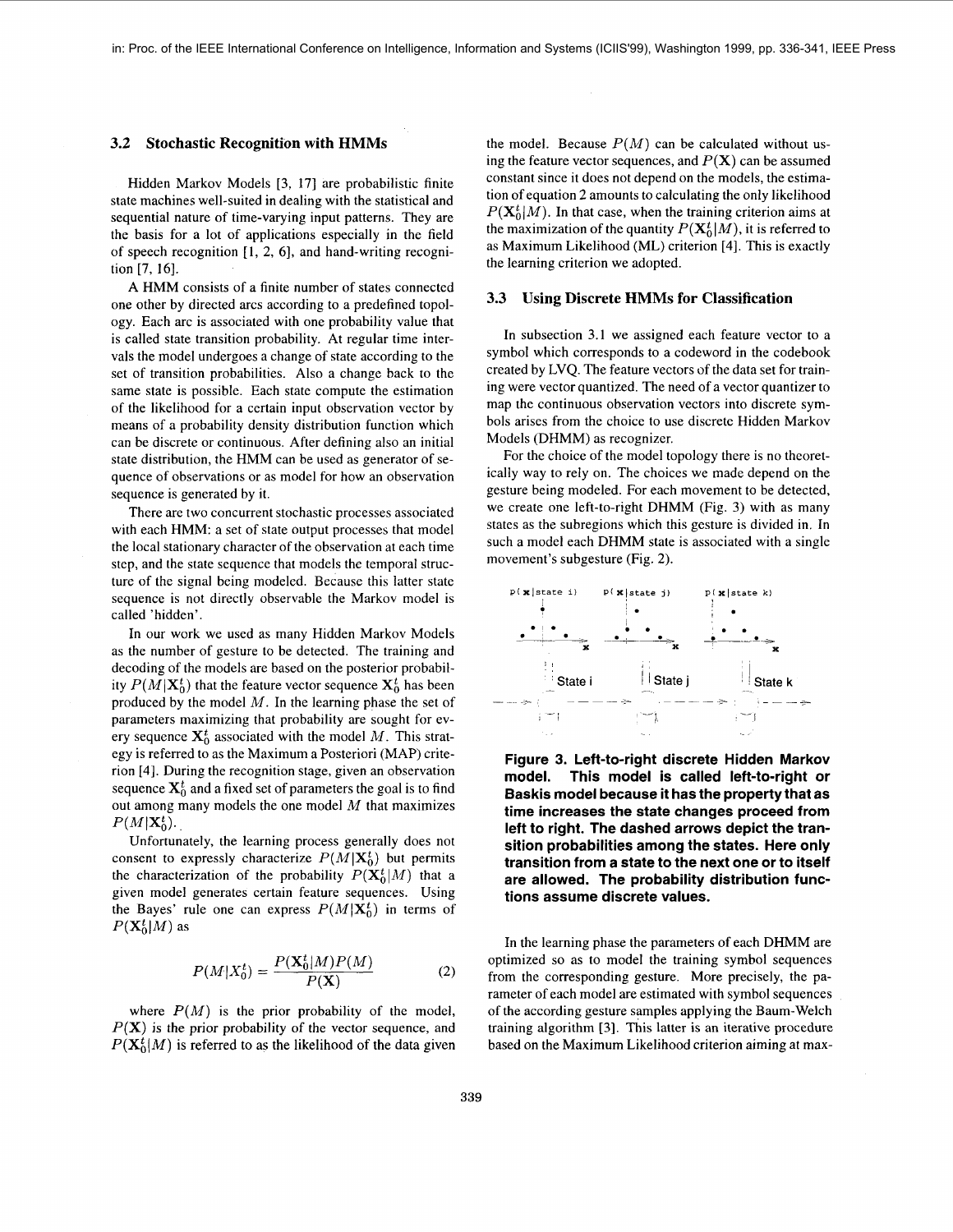imizing the probability of the samples given the model at hand and can be considered as a form of the Expectation-Maximization (EM) algorithm [11].

Because we consider a gesture as a sequence of subgesture the recognition process consists in comparing a given sequence of symbols with each DHMM. The gesture associated with the model which best matches the observed symbol sequence is chosen as the recognized movement.

## **4 Continuous HMMs for Automatic Gesture Recognition**

Up to this point, we have considered the case when the observations were characterized as discrete symbols from a finite alphabet. In this situation we could use only discrete probability density functions within each model state. The main problem with this approach is the need to quantize the continuous feature vectors via codebooks. Because that quantization process might be accompanied by distortion or loss of information, it could be advantageous to utilize the HMMs with continuous observation density functions. In this case the model probability density functions are some parametric pdfs or mixture of them. The most common parametric pdf used is the mixture of Gaussian density which can be expressed for a generic state *i* as

$$
p_i(\mathbf{X}) = \sum_{m=1}^{M} c_{im} \mathcal{N}(\mathbf{X}, \mu_{im}, \Sigma_{im})
$$
 (3)

where *M* is the number of mixtures  $(M = 3$  in our experiments), X is the vector being modeled,  $c_{im}$  is the mixture coefficient for the *m*th mixture in state *i* and  $N$  is any strictly log-concave or elliptically symmetric density function with covariance matrix  $\Sigma_{im}$  and mean vector  $\mu_{im}$  in state *i* for the mth mixture.

With D-dimensional data (here  $D = 13$  is the dimension of the observation vectors) and using the Gaussian function as parametric pdf, the function  $\mathcal{N}(\mathbf{X}, \mu_{im}, \Sigma_{im})$  in equation 3 can be expressed as

$$
\mathcal{N}(\mathbf{X}, \mu_{im}, \Sigma_{im}) = \frac{e^{(-1/2^t(\mathbf{X} - \mu_{im})\Sigma_{im}^{-1}(\mathbf{X} - \mu_{im}))}}{(2\pi)^{D/2}|\Sigma_{im}|^{1/2}} \quad (4)
$$

**As** the dimension of the feature vectors increases as well the length of the mean vectors as the size of the covariance matrices becomes greater. But while the increase in size of the mean vectors is proportional to the one of the observation vector, the enlargement in size of the covariance matrices is even square proportional to the vector dimension. Hence, with multi-dimensional observation vectors the number of parameters of the mixture of Gaussian is very large and its estimation becomes computationally excessive. In addition with insufficient training data some of these parameters to estimate will assume more **or** less arbitrary values. **A** good way to avoid a huge number of parameters and, at the same time to have representative models, consists in approximating the covariance matrices by diagonal matrices. Under that simplification the model parameters can be estimated faster maximizing the likelihood of the data using another time the Baum-Welch learning algorithm [3].

## **5 Preliminary Results**

To train and test each HMM in both discrete and continuous case, we gathered the data from four people performing five repetitions of the gesture to be described. The categories to be recognized are five. Therefore we take the same number of left-to-right Markov models each corresponding exactly to one class.

| Gesture      | $%$ of not<br>classified | % of false<br>classified | Recognition<br>rate in % |
|--------------|--------------------------|--------------------------|--------------------------|
|              | patterns                 | patterns                 |                          |
| stop         | 9.2                      | 13.2                     | 77.6                     |
| waving right | 8.4                      | 11.1                     | 80.5                     |
| waving left  | 8.7                      | 10.0                     | 81.3                     |
| go right     | 9.6                      | 8.6                      | 81.8                     |
| go left      | 10.2                     | 9.6                      | 80.2                     |

#### **Table 1. Recognition results using discrete Hidden Markov Models.**

The performances were captured by a color camera at a frequency of 25 frames per second and digitized into  $120 \times$ 90 pixel RGB images. Table 1 summarizes the achieved performance concerning the recognition task by utilizing a recognizer based on the SOM/DHMM hybrid architecture; Table 2 the recognition performance achieved by using only CHMMs.

|              | $%$ of not | % of false | Recognition |
|--------------|------------|------------|-------------|
| Gesture      | classified | classified | rate in $%$ |
|              | patterns   | patterns   |             |
| stop         | 10.4       | 10.0       | 79.6        |
| waving right | 7.3        | 10.3       | 82.4        |
| waving left  | 8.8        | 8.5        | 82.7        |
| go right     | 7.4        | 7.8        | 84.8        |
| go left      | 8.1        | 8.0        | 83.9        |

### **Table 2. Recognition results using continuous Hidden Markov Models.**

We consider an input as not classified if after feeding it into each HMM either the difference between the highest